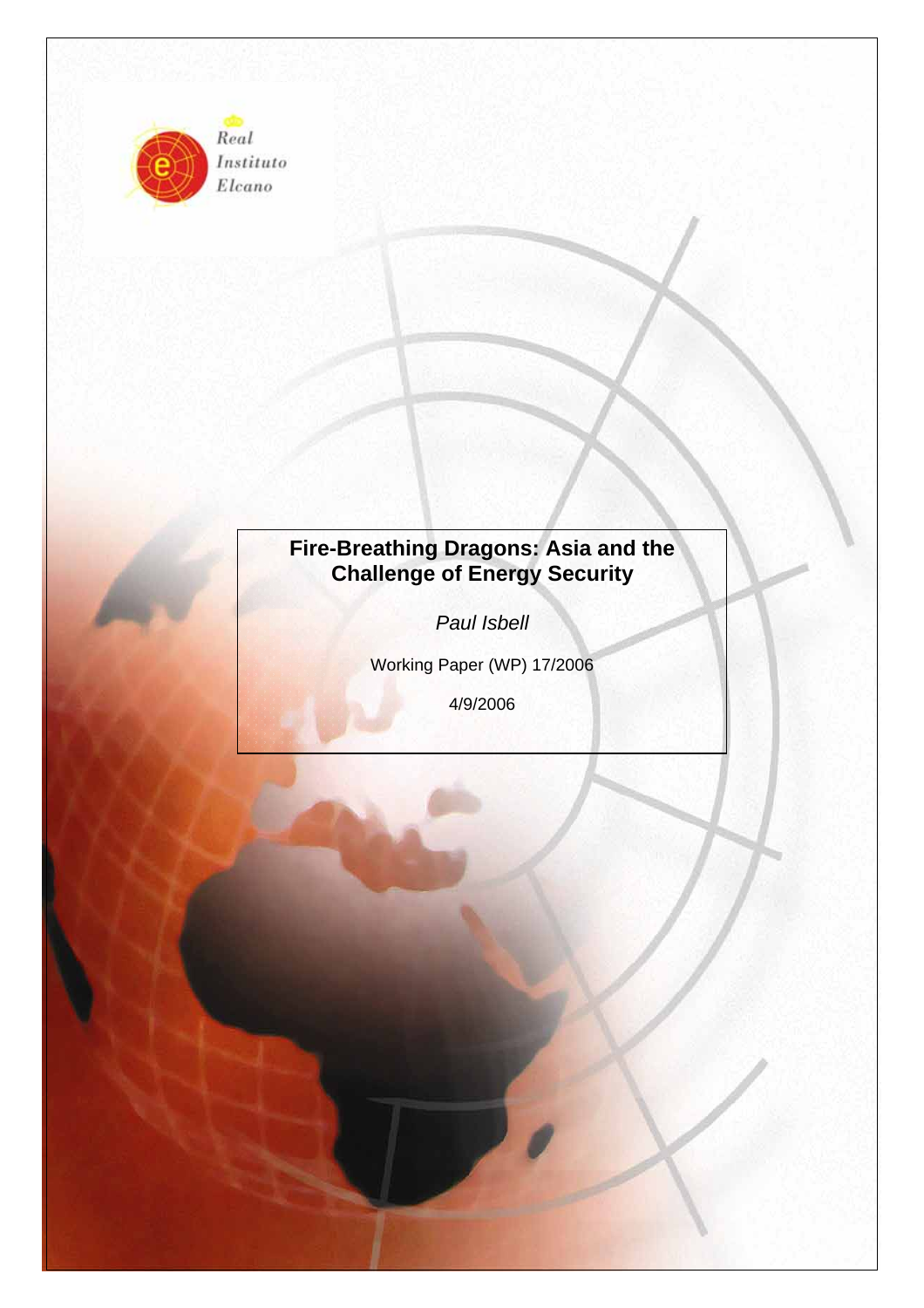

## **Fire-Breathing Dragons: Asia and the Challenge of Energy Security1**

*Paul Isbell \** 

**Summary**: Energy issues have recently moved to centre stage on the world arena. Oil and gas prices increased significantly during 2003 and 2004, and continued to do so throughout 2005 and 2006. Related to these price trends has been the emergence of Asia within the world economy and on the global energy scene. Fast-rising Asian demand for oil and gas has been responsible for much of the upward pressure on international prices during the past years.

## **Introduction**

 $\overline{a}$ 

Energy issues have recently moved to centre stage on the world arena. Oil and gas prices increased significantly during 2003 and 2004, and continued to do so throughout 2005 and 2006. Related to these price trends has been the emergence of Asia within the world economy and on the global energy scene. Fast-rising Asian demand for oil and gas has been responsible for much of the upward pressure on international prices during the past years. Moreover, Asian energy firms have also exploded onto the international energy stage, generating the widespread perception of much fiercer competition among the world's private and state-run oil and gas firms, and raising the spectre of geopolitical competition for energy resources, both within Asia and around the globe.

The remarkable growth of the Asian economies and the contribution of this growth to a stronger demand for energy, on the one hand, and the relative scarcity of oil and gas in Asia, on the other, are the two factors at the root of Asia's new significance on the global energy scene. With each passing year, Asia becomes more dependent on energy imports. Although there has been some movement in recent years to begin to diversify supply, as Central Asian energy exporters and Russia begin to look east, even rapid developments in this regard will leave Asian consumer nations increasingly dependent on greater imports from the Middle East (both in absolute and relative terms) over the coming years. This is as true for the countries of relatively developed north-eastern Asia (South Korea, Japan and Taiwan), whose energy demand growth is now slowing down, as it is for developing Asia –including China, South-East Asia and India–, where energy demand growth is set to continue increasing for years to come.

Increasing oil demand and heightened dependence on the Middle East raise a number of important issues for Asian countries. First, these developments imply increasing economic exposure to the volatility of world energy prices, which are likely to continuing rising in the mid-term, particularly as Asian demand expands. Secondly, the possibility that Asian countries will face growing competition with Europe and North America for the resources primarily of the Middle East, but also of the ex-USSR, Africa and Latin America will

*<sup>\*</sup> Senior Analyst, International Economy & Trade, Elcano Royal Institute* 

<sup>1</sup> This paper is an English version of an article originally produced to appear as a chapter in the *Anuario Asia-Pacífico 2005* (CIDOB-Casa Asia-Real Instituto Elcano) to be published in the autumn of 2006.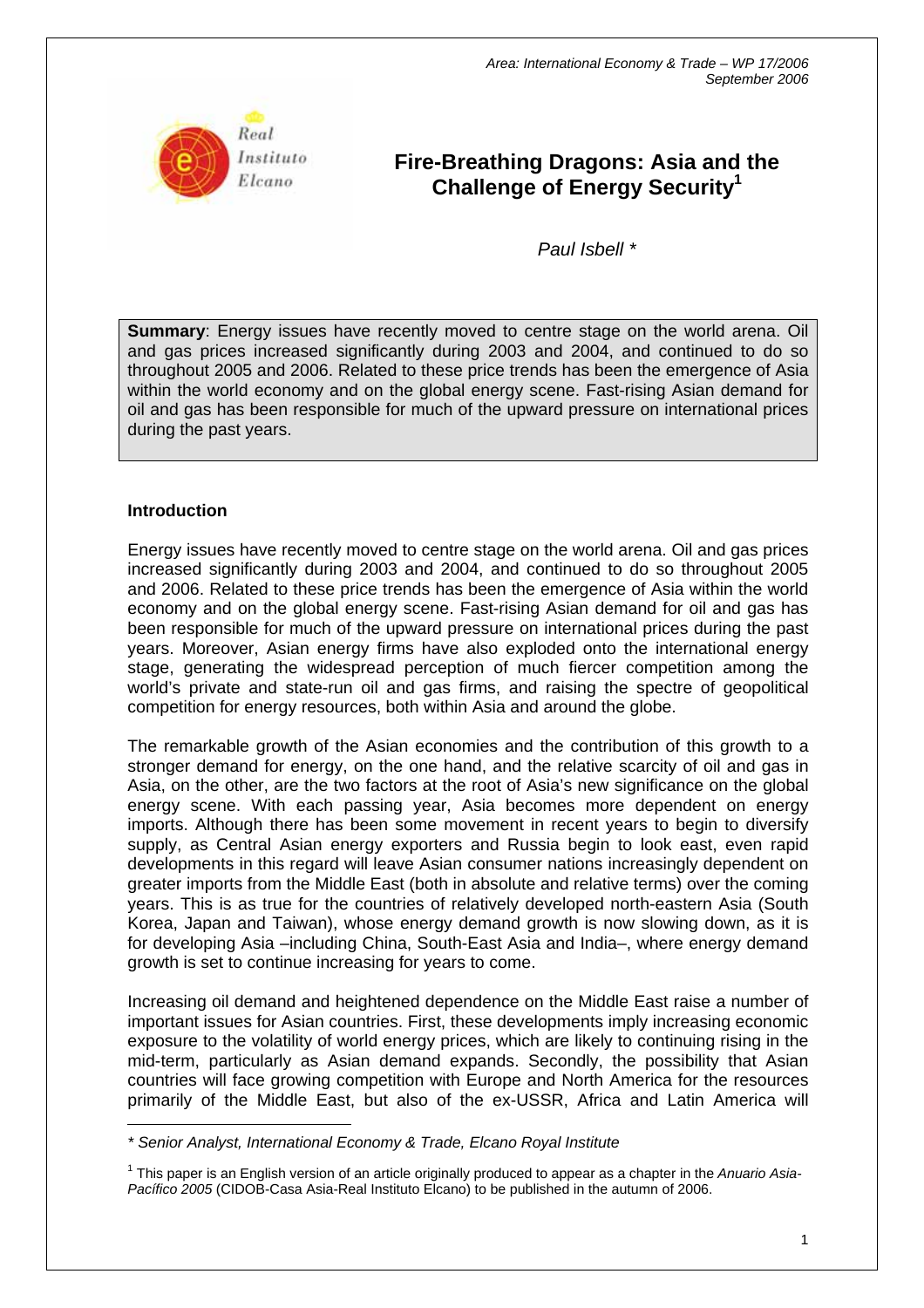continue to grow. Finally, such intensified competition also poses important challenges within Asia. The widening gap between demand for and supply of oil and gas, along with the potential for exploiting certain energy resources within Asia, will present the members of the broader Asian community (ie, ASEAN + 3, along with southern Asia) with a stark dilemma between the nationalist pursuit of energy security and the attempt to forge deeper Asian cooperation and integration.

## **Asian Energy Demand**

Asian economic growth has been strong in recent years and such strength, barring another very significant and extended spike in energy prices, is likely to carry on into the future. China continues to register growth of over 9% annually. South Asia is growing on average around 7% per year. South-East Asia is experiencing annual growth of between 5% and 6%, while South Korea and Taiwan have growth rates in the 3%-4% range. Even Japan is experiencing a recovery and in 2004 and 2005 growth has hovered around 3%.

Such strong growth has translated into significant increases in energy demand, particularly for the principal hydrocarbons, oil and gas. Between 1990 and 2003, annual world oil demand grew by 1.3% on average, while for China and India combined it expanded by 7% annually. Together, these two new emerging giants have accounted for nearly 40% of the growth in world oil demand since 1990. Asia as a whole accounted for some 75% of this world demand growth. Since 2000, world oil demand has grown by 7mbd, of which 2mbd (or nearly 30%) have gone to China. In 2004 alone, demand for oil grew by 16% in China and by over 5% in the entire Asia-Pacific region (well above the 3.8% world increase), with some countries like Singapore (12.4%) and Thailand (9.2%) just trailing behind China. Although oil demand growth in both Asia and the world slowed noticeably in 2005, as China's demand eased significantly to a mere 2.9% annual growth (due to a significant expansion in electricity capacity which mitigated the demand for diesel used to fire generators), demand growth across Asia is expected to surge again in 2006 and to remain strong into the future. Chinese oil demand, for example, is expected to rise again this year by more than 5%. At any event, Asia's oil consumption exceeded that of North America for the first time in 2005. Half of the total growth in oil consumption expected for the next 15 years will come from Asia.

Meanwhile, consumption of natural gas in the Asia-Pacific region (including Japan, Australia and New Zealand) has grown substantially, more than doubling between 1990 and 2004, compared with an increase in world demand of barely more than one-third. Gas consumption in China and India nearly trebled during the same period. In China, gas will likely rise to 10% of the primary energy mix by 2010; by 2020 gas consumption is expected to increase from the current 30bcm to an estimated 200bcm, of which 120bcm will be imported.

There are a number of factors suggesting continued strong growth in energy demand in Asia. First, Asian countries have a relatively high income elasticity of demand for oil. The two large emerging economies of China and India exhibit an elasticity that is around 50% higher than in the rest of the world. Most Asian countries (with notable exceptions including Japan and Hong Kong, two of the most advanced Asian economies) suffer from an inefficient use of energy compared with the G7 average. For every unit of GDP generated, developing Asia uses 3.2 times as much energy as do the G7 countries on average (Japan, on the other hand, needs only 70% as much). East Asia (excluding Japan) exhibits an energy intensity of 3.2, compared with the G7's 1.0, South-East Asia's 2.7 and South Asia's 3.0.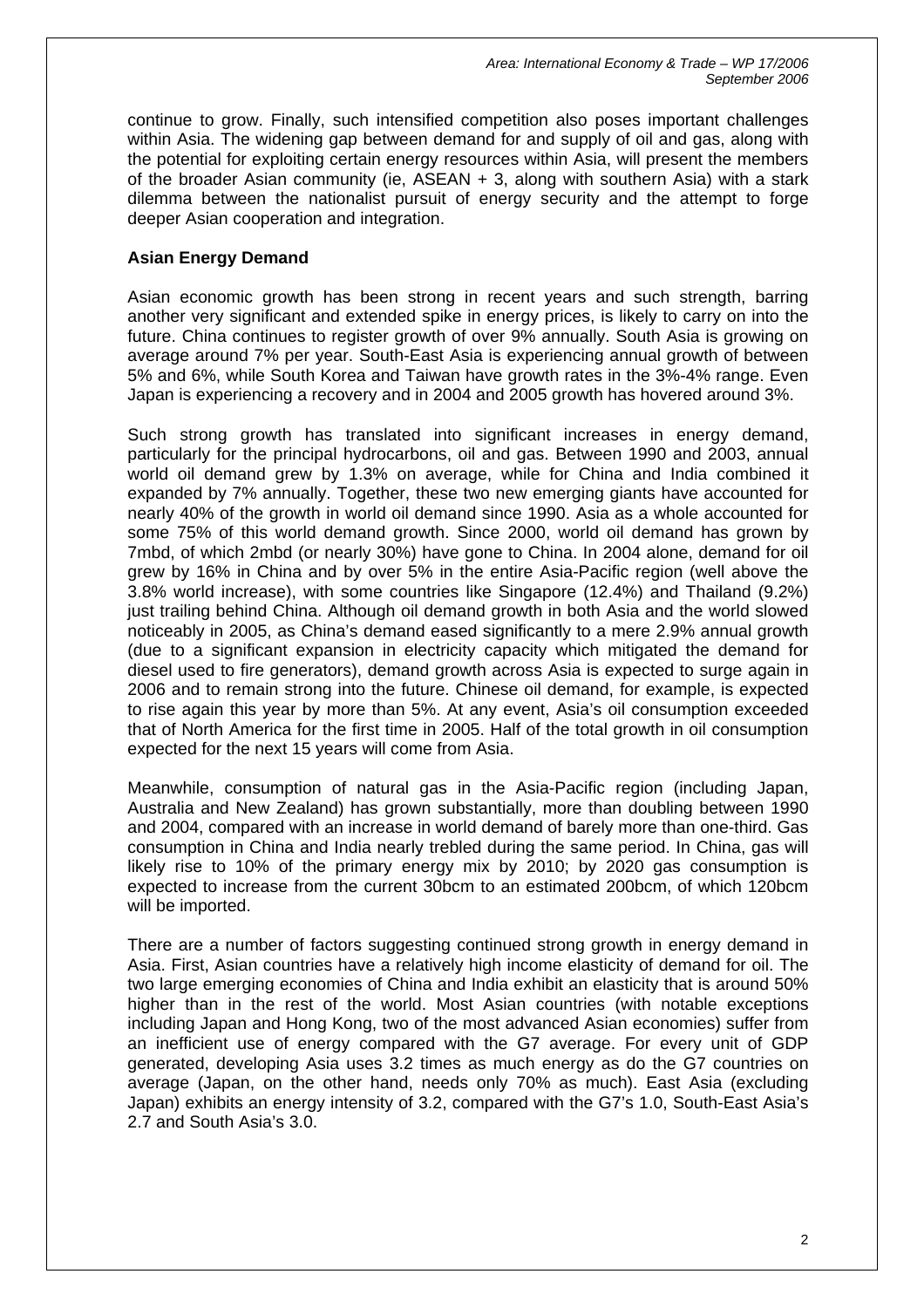| Table 1. World Energy Demand and Selected Asian Countries, 2005-25 |  |  |  |  |  |  |  |  |  |
|--------------------------------------------------------------------|--|--|--|--|--|--|--|--|--|
| Total                                                              |  |  |  |  |  |  |  |  |  |
| 25                                                                 |  |  |  |  |  |  |  |  |  |
|                                                                    |  |  |  |  |  |  |  |  |  |
| 22                                                                 |  |  |  |  |  |  |  |  |  |
|                                                                    |  |  |  |  |  |  |  |  |  |
|                                                                    |  |  |  |  |  |  |  |  |  |
| 23                                                                 |  |  |  |  |  |  |  |  |  |
| 36                                                                 |  |  |  |  |  |  |  |  |  |
|                                                                    |  |  |  |  |  |  |  |  |  |

**Table 1. World Energy Demand and Selected Asian Countries, 2005-25** 

Source: Philip Andrews-Speed, Centre for Energy, Petroleum and Mineral Law and Policy, University of Dundee, based on various sources and presented at the RUSI, London, December 2005.

As Asian economic growth proceeds apace, therefore, energy demand will continue to grow strongly. Compounding this energy intensity is the fact that while the G7 countries today consume 18.6 barrels of oil per capita (Japan 16 and the US over 25), developing Asia consumes a mere 1.7 barrels per capita, and China consumes even less (1.6). This implies that Asian energy demand has ample room for increasing even further in the future, placing pressure on oil and gas supplies in the medium term –unless replacement fuels for oil and gas are introduced soon–. But given that developing Asia already relies on oil (35%) for less of its energy mix than does the G7 (40%) –and China uses oil for only 25% of its primary energy needs, with coal currently playing the largest role (70%)– there is less margin for engaging hypothetical oil substitutes.

In addition, vehicles are the single largest source of oil demand in Asia and vehicle ownership is poised for spectacular growth. Despite some moderation in demand stemming from a short-term levelling off in the growth of its vehicle fleet, China is expected to become the world's second-largest automobile market by 2015. Continued economic growth across the Asia-Pacific region is therefore bound to compound this trend, and with it, increase oil demand.

#### **Import Dependence**

Against this backdrop of rising Asian energy demand, we encounter another basic fact defining Asia's energy scenario: insignificant oil and gas reserves. Although the Asia-Pacific region (excluding Central Asia) currently produces nearly 10% of the world's oil, it consumes nearly 30% of the world total. More importantly, however, at the end of 2005 the region possessed a mere 3.4% of the world's proved reserves of oil –less than any other region of the world save Europe (2%)–. The situation with gas, while not quite so stark, is broadly similar. Currently, Asia-Pacific produces 13% of the world's gas, but consumes slightly more (14.8%). However, the region's gas reserves amount to only 8.3% of the world's total, roughly equal to the reserves of Africa, approximately double those of Latin America, North America and Europe (each around 4%) but far less than those of the ex-Soviet Union (31%) and the Middle East (41%). Given increasing future demand and a heightened share of the world's total oil and energy demand over the next 20 years, coupled with such scant reserves, increasing dependence on imports of oil and gas is almost assured.

China currently imports only 36% of its oil needs, but East Asia as a whole (even excluding Japan, which imports nearly all of its oil) depends on imports for 60% of its oil demand, while South Asia depends on imports for nearly 70% (compared with 59% in the G7 and 56% in the US). Only South-East Asia (28%) is better situated in this regard, as a result of the oil production of Vietnam, Malaysia and Indonesia. On the other hand, Central Asia is a net exporter, as is the developing Pacific region, mainly due to the exports of Papua New Guinea (although the rest of the developing Pacific island nations depend exclusively on oil imports). The developing Asia-Pacific region as a whole currently imports nearly 45% of its oil, up from only 10% in the mid-1980s.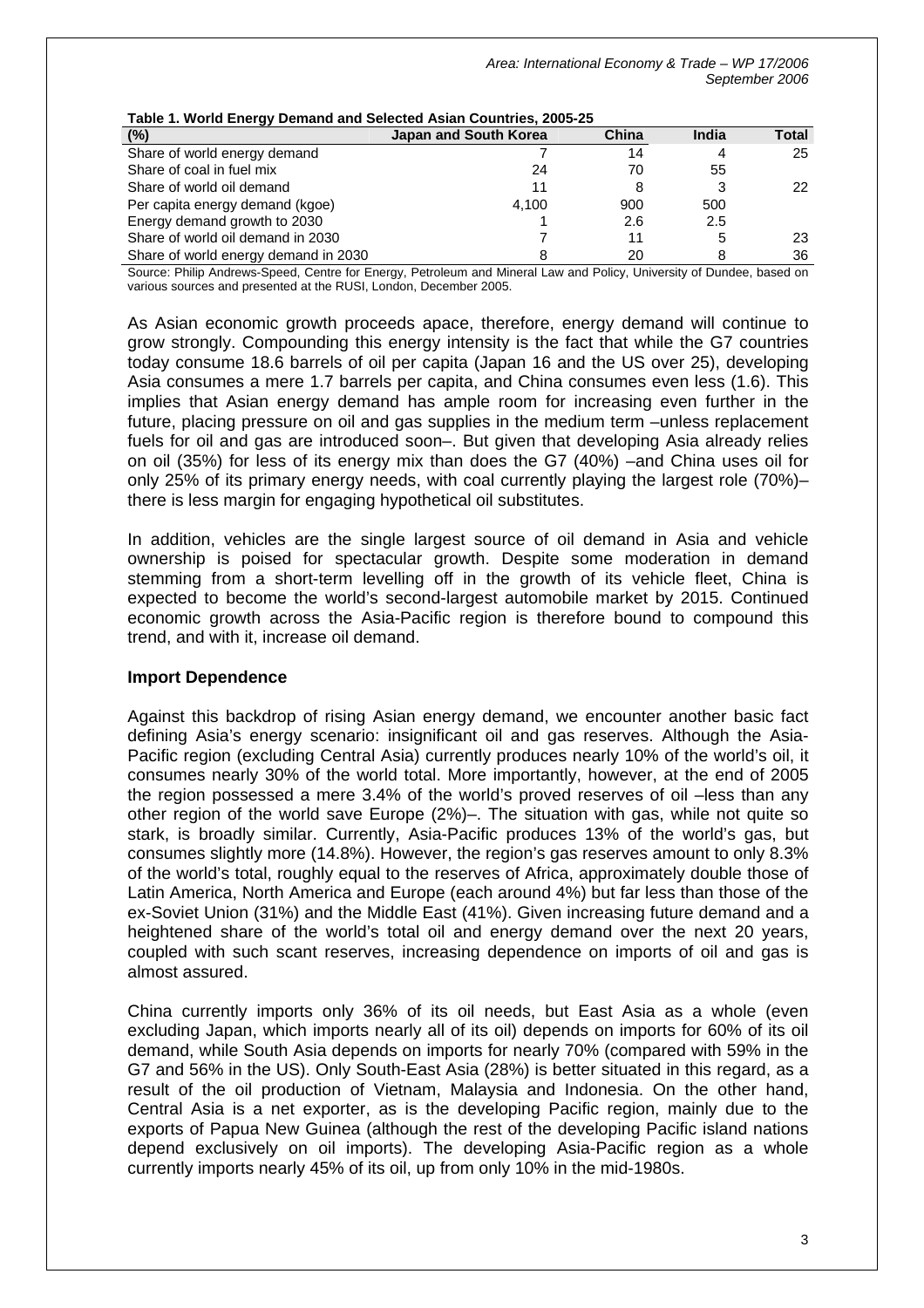*Area: International Economy & Trade – WP 17/2006 September 2006* 

Nevertheless, already four of the world's top-ten petroleum consuming countries are Asian (China, Japan, India and South Korea), as are five of the top-ten oil importing countries (Japan, China, South Korea, India and Taiwan). Furthermore, all projections foresee import dependence rising in Asia, including those areas which currently exhibit relatively low dependency ratios (like China, or even Indonesia, the one-time powerful exporter which became a net importer for the first time in 2004). In 2025, China is likely to import over 70% of its by then much larger oil consumption, while India will import nearly 90% and South Korea and Japan 100% (see Table 2). This likely future trend, underpinned by strong economic growth, high energy intensity and currently low per capita energy consumption, implies that Asia is certain to continue exerting a strong pressure on the world energy markets and to place an increasingly important claim on the world's hydrocarbon resources. Indeed, many projections envision Asian oil imports of more than 30mbd in 2030 (up from less than 20mbd in 2005). Adding the expected oil imports of the US and Europe to this total would require OPEC to nearly double its current output of 30mbd.

| $\cdots$ , $\cdots$ , $\cdots$ , $\cdots$ , $\cdots$ , $\cdots$ |                          |                                    |                                           |  |  |  |  |
|-----------------------------------------------------------------|--------------------------|------------------------------------|-------------------------------------------|--|--|--|--|
| <b>Country/Region</b>                                           | Imports in 2025<br>(mbd) | <b>Increase 2025/2005</b><br>(mbd) | % of Demand Covered by<br>Imports in 2025 |  |  |  |  |
| Asia (total)                                                    | 29                       | $+11.9$                            | 79                                        |  |  |  |  |
| South Korea                                                     | 2.5                      | $+0.6$                             | 100                                       |  |  |  |  |
| India                                                           | 4.5                      | $+2.7$                             | 87                                        |  |  |  |  |
| Japan                                                           | 4.0                      | $-1.7$                             | 100                                       |  |  |  |  |
| China                                                           | 10.2                     | $+6.1$                             | 71                                        |  |  |  |  |
| Europe                                                          | 12.5                     | $+2.4$                             | 80                                        |  |  |  |  |
| US                                                              | 17.0                     | $+4.0$                             | 72                                        |  |  |  |  |
| $\sim$ $\sim$ $\sim$ $\sim$                                     |                          |                                    |                                           |  |  |  |  |

#### **Table 2. Oil Imports, Asia, 2005-25**

Source: Herman Franssen, Chairman, International Energy Associates Inc., based on data from various sources, presentation at the RUSI, London, December 2005.

#### **Economic Vulnerability**

Of course, Asian economic growth, and with it energy demand (particularly for petroleum) could be undermined at some point by continued significant price increases on the world markets. Indeed, Asia's high energy intensity, low per capita consumption and continued heightened reliance on imports make the region particularly vulnerable economically to spikes in the world price of oil. Last year an ABD study approximated the effects on the oil import bill and economic growth of a 75% price increase (more or less the increase from the beginning of 2005 through to the end of August of the same year) sustained over one year. While the simulated effects suggested a reduction of 0.5pp in growth for the US, the euro zone, Japan and South Korea, the indicated impact on the rest of East and South-East Asia would be more than twice as large (-1.0pp in China, -1.1pp in India, -1.3pp in Singapore, -1.4pp in the Philippines and -1.8pp in Thailand). Only Taiwan (-0.2pp) would be relatively unscathed. After considering a number of similar studies undertaken by the IMF, along with a wide range of uncertainties with respect to public and private sector responses, the ADB concluded that oil prices at US\$70/bbl through to the end of 2006 would cut growth by more than 1.0pp in a number of Asian countries, particularly in South-East and South Asia.

Nevertheless, the ADB also pointed out that Asia is now better positioned to withstand significant oil price increases than it was during previous oil shocks, particularly given generally healthy external positions, large foreign exchange reserves, more credible and disciplined monetary and fiscal policies, more flexible economies and declining –if still high– oil intensities. Indeed, the effect on Asian inflation during the past three years of significant oil price increases has been essentially nil.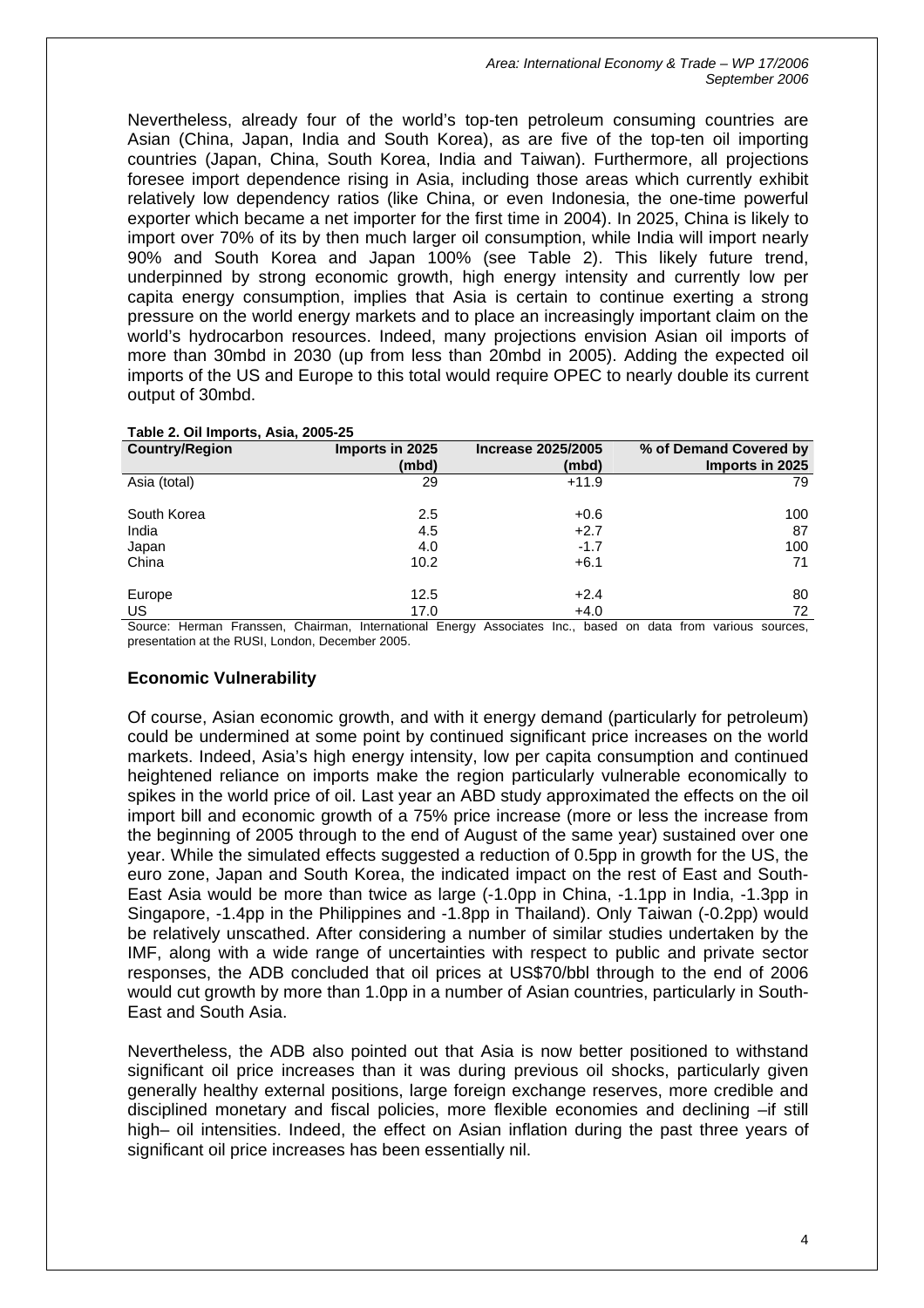On the other hand, widespread state subsidies for fuel products, which keep end-user prices low, have had much to do with this benign inflationary scenario. Although fuel subsidy schemes vary widely across the region, direct and indirect subsidies on final energy products now total between 1% and 3% of GDP in many Asian countries, even despite some recent progress in reducing or eliminating certain subsidies, as occurred during 2005 in Thailand, Malaysia and Indonesia. Furthermore, taxes on fuel products in Asia remain very low. Aside from encouraging consumption and waste, this combination of high state subsidies and low energy taxes undermines the market mechanisms which might curtail energy demand growth, encourage clean and environmentally-sound alternatives (and a broader diversification of the primary energy mix in general) and channel resources efficiently. It also undermines the investment climate in the energy sector. While such a policy may temporarily shield consumers from the adverse effect of significantly higher world prices, mitigating the negative impacts on growth and inflation, should prices remain high and continue to rise, this policy would place severe pressure on the external finances and budget positions of most Asian countries engaging in such policies. Eventually adjustments in domestic demand will have to occur.

## **Strategic Energy Concerns and Geopolitical Competition**

Despite the potential for further exploration and development of oil and gas in Asia, particularly in the East and South China Seas, many Asian oil producers have entered a period of production decline. This is certainly the case of Indonesia, traditionally the region's largest exporter but which is now importing oil. Indonesian production has fallen steadily from its peak of 1.7mbd in 1991 to 1.1mbd in 2004, while consumption has basically doubled, from 670,000bd to 1.15mbd.

The largest producer, China, continues to increase production but rising demand continues to require higher imports. In a positive development, Sinopec (one of China's three national hydrocarbons companies) discovered a large oil and gas field, estimated to contain 8bn barrels of oil and 56bcm in the remote province of Xinjiang in north-western China at the beginning of 2005. This would imply an increase in Chinese crude reserves of over 33% (from 17bn barrels to 25bn barrels). However, some experts believe reserves from the new field could reach as much as 19bn barrels, which would double Chinese reserves. Based on current national consumption (which, admittedly, is set to rise inexorably), the new find could potentially increase the current life of Chinese reserves by between 4 and 15 years. Nevertheless, to tap this oil will require very large investment while rising demand will continue to push up imports.

Although there is some further potential for hydrocarbon discoveries in Asia, it remains relatively small and will likely only serve to partially supply national consumption in the countries where new oil or gas is produced, making little impact on the large Asian consumers' increasing need to rely on imports from the major energy producing regions of the world. As we have mentioned elsewhere, South and East Asia will be increasingly dependent, first and foremost, upon the so-called 'Great Crescent' –the long arc running from the Arabian peninsula, up through the Persian Gulf, passing through the Caucasus and the Caspian Sea region, along the Urals and then sweeping across Western and Eastern Siberia to the Pacific Coast and Russia's Sakhalin Island– where upwards of 70% of the world's proved oil and gas reserves are located; and then, secondarily, on the socalled 'Minor Crescent' –stretching from Alaska down the Pacific Coast and the Rocky Mountains, curling through the Gulf of Mexico and the Andean Region of South America, passing through Brazil and across the Atlantic to the Gulf of Guinea–, where approximately 20% of the remaining proved reserves are to be found.

In such a context the possibility of geopolitical rivalry for energy resources –both within Asia and between Asia and the West– is real, and the strategic manoeuvring has already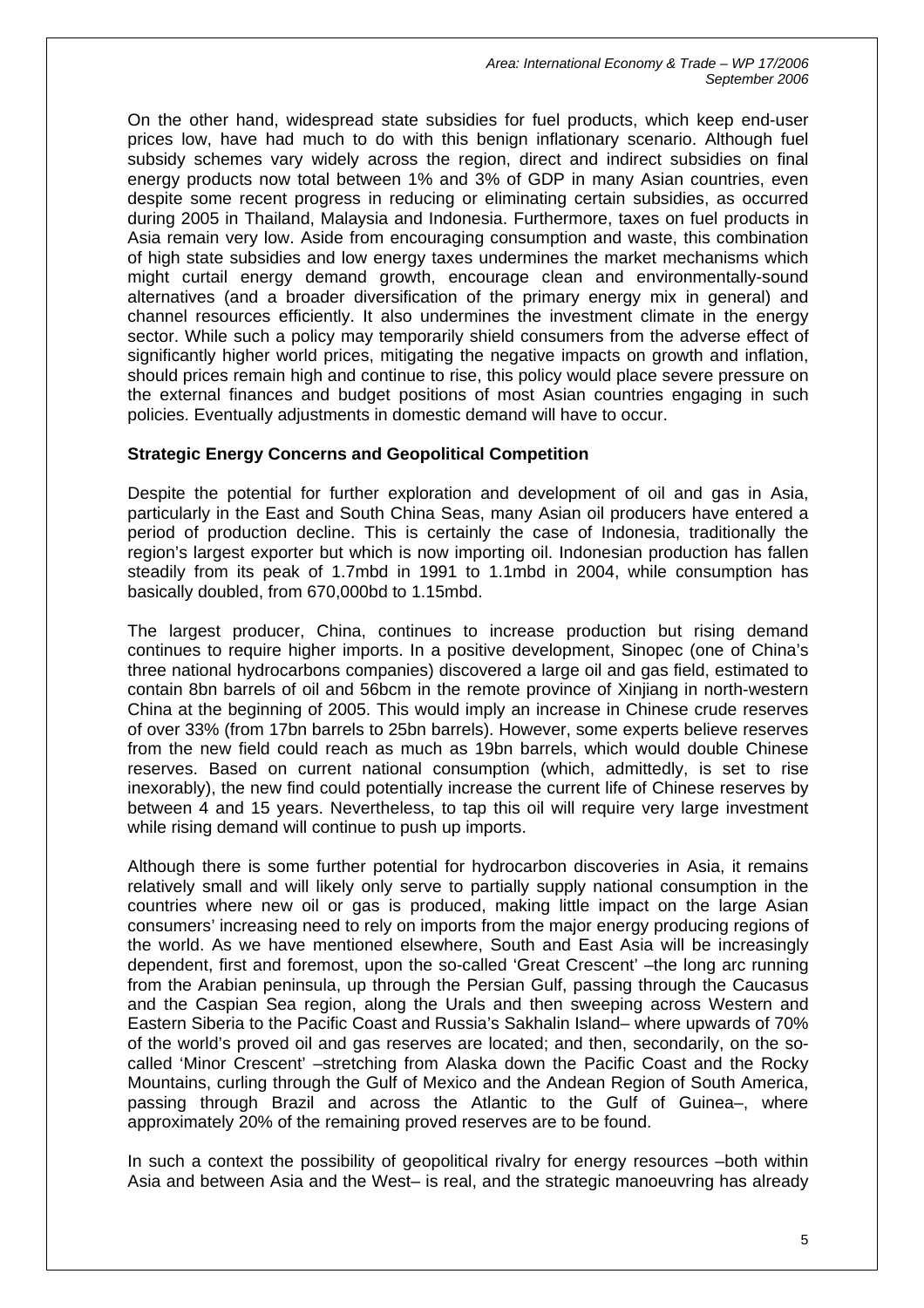begun. This can be seen in at least three developments. First, the intense political battles between Asians, on the one hand, and Europeans and North Americans, on the other, over the trajectories of oil and gas pipelines out of the Middle East, Central Asia and Russia. Secondly, the recent surge in investments by Asia's state-owned oil and gas companies in producing regions around the world, often in cooperation with the stateowned firms of these same producing countries, creating competition not just among Asian firms but also between state-owned firms in general (so-called NOCs) and the predominantly private energy firms of the Western consumer nations (so-called IOCs). Finally, such geopolitical competition is also evident in the slew of strategic accords signed at the highest levels between the major consuming nations of Asia and the producer states of the Great and Minor crescents.

In particular, Asian strategic competition is now developing around Russian and Iranian oil and gas resources within the 'Great Crescent', and around the promising unconventional oil of the 'Minor Crescent', including Canada's oil shales and tar sands and Venezuela's super heavy oils. Out of such competition a number of geopolitical triangles have emerged in which strategic rivalries are now being played out. These include the Sino-Japanese rivalry to secure access to Russian energy resources, the East-West rivalry for influence over key energy producers in the Middle East and Central Asia, the rivalry between Asian national oil companies (NOCs) and Western international oil companies (IOCs) for access to oil and gas reserves in Central Asia, Africa and Latin America, and the East-West rivalry for influence over regimes in both the Great and Minor crescents with increasingly statist and nationalist energy policies. The challenge for China, the broader Asian community and the world will be to transform these potential geopolitical rivalries into sustainable channels for cooperation within the context of an open, fluid and integrated globalised economy.

## **Chinese Energy Security: The Lynchpin to Energy Geopolitics in Asia**

As the single most dynamic economy in the world –and potentially the largest– China is exerting the most significant growing pressure on the world energy system today. Chinese energy security –or at least the world's perception of China's energy security– has therefore become one of the most important and potentially dangerous geopolitical issues.

## *The Evolution of Chinese Energy Security*

Back in 1959, on the eve of the Sino-Soviet split, China's annual oil production was a mere 75,000 barrels a day (b/d). That year the giant Daqing oil field was discovered in north-east China and by 1963 it was producing 86,350 b/d, some two-thirds of China's total 130,000 b/d of domestic production, allowing China to put an end to a century of oil import dependence.

From then on, oil (and also coal) became a primary export commodity for China and proved crucial in securing hard currency to pay for imports of capital goods and technology. During the 1973-74 oil crisis, China exported critical crude oil supplies to Thailand, the Philippines and other Asian countries, including Japan, helping to lay the foundation for a favourable regional environment for modernisation, development and regional and international economic integration.

China's crude oil exports peaked in 1985 at over 600,000 b/d, as slower growth in domestic oil production and increasingly strong domestic demand led to a fall in net exports. Beginning in 1988, Chinese imports of crude and oil products began to grow significantly under the weight of domestic demand pressures. As the Chinese economy continued to boom, the country had once again became a net importer of both oil products and crude petroleum by 1996.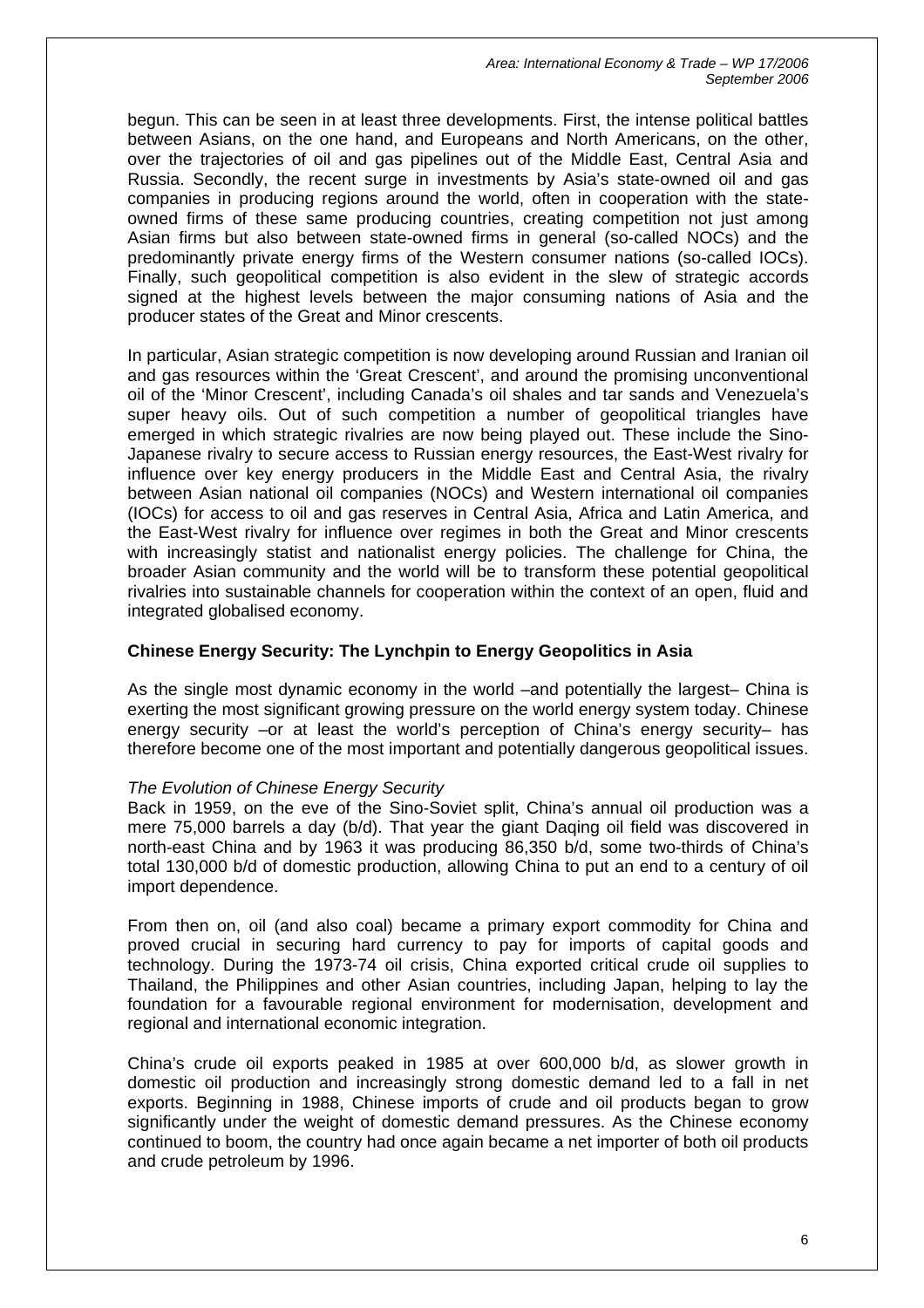Renewed concern over Chinese energy security (both inside and outside the country) emerged in 2000 when oil imports doubled from 735,000 b/d to over 1.4mbd. Throughout the 1990s, domestic oil production continued to climb (by nearly 18% during the decade) but its rate of increase slowed significantly, barely rising by 7% during the first five years of this decade. Nevertheless, oil consumption more than trebled during those 15 years. By 2005, oil imports had risen to 4.1mbd and now China is fast closing in on the import level of Japan (5.7mbd in 2005), the world's second-largest importer of oil after the United States.

This scenario has caught everyone off guard –including the Chinese themselves–. Only recently has energy policy become a priority in China, but its energy policy mechanisms remain underdeveloped and untested. While its state-owned hydrocarbons companies have also recently ventured abroad with increasing intensity, this trend is unlikely to resolve the energy security issue by itself. In the best-case scenario, China will have to improve its overall economic and political relationships with the world in order to improve its sense of energy security.

#### *The Revamping of Chinese Energy Policy*

Although Li Peng inaugurated China's ambitious energy diplomacy as far back as 1997, only since 2003, when China overtook Japan as the world's second-largest consumer of oil, and prices began their long ascent, has a sense of urgency with respect to energy security descended upon the broader Chinese policy elite. Since May 2003, a new national energy strategy has been under design by a task force of 150 experts led by Premier Wen Jiabao. Beijing hopes that this new centralisation of energy policy will provide a coherent response to what Li Peng perceived as an urgent need to improve Chinese energy security.

One of the reforms, announced as recently as May 2005, has been the creation of a powerful new central agency to improve China's energy security. The new State Energy Office replaces the smaller Energy Institute of the National Development and Reform Commission (NDRC). Led by the former NDRC Director Ma Kai (with former PetroChina General Manager Ma Fucai as Deputy Director) the new Energy Office is intended to lend clarity, authority and strategic vision to China's energy policy, something which was distinctively lacking throughout the two previous decades during which China became a significant net importer of petroleum.

Another reform in China's energy infrastructure stemming from the new strategy has been the creation of a national strategic petroleum reserve (SPR). The government plans to build four national strategic oil reserve sites (at Ningbo and Zhoushan in Zhejiang province, at Qingdao in Shandong and at Dalian in Liaoning). Construction is scheduled to be conclude by 2008, bringing China's total oil storage (including 'commercial' storage tanks) to 30 days of self-reliant consumption (up from less than 7 days at the beginning of the SPR plan).

#### *A Sense of Isolation*

For better or for worse, much of what is driving China's recent search for energy security is a lingering fear of being isolated economically and politically from vital future sources of energy. While China has never been the victim of a politically-motivated blockade of its energy trade, the risk of military conflict continues to linger in the Taiwan Strait. Nevertheless, the worst case scenario –a comprehensive maritime blockade provoked by a Chinese attack on Taiwan– is something which China itself can do much to avoid. While the Asian costs of such an embargo rise continually for China's Asian neighbours –as China becomes more deeply embedded in the regional and global economy– China's own economic interdependence with the region and the world now serves as the most powerful disincentive to any such attack.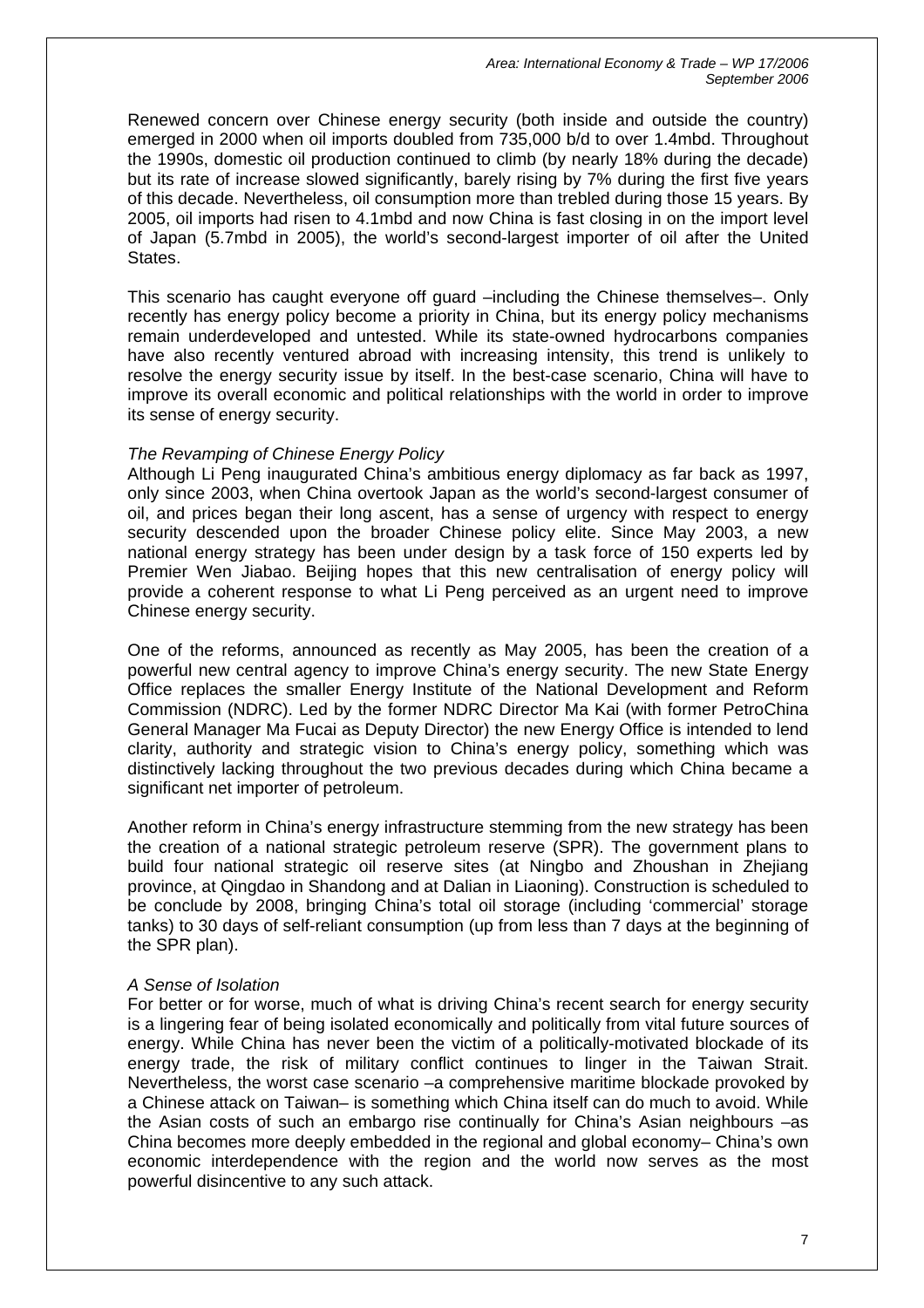A similar scenario faces China with respect to the Middle East, the source of 60% of its current imports of oil. While China has diversified its dependence on the Middle East to some degree, it has been forced to pursue a balanced foreign policy towards the area, maintaining a middle ground on the Arab-Israeli conflict, engaging the Gulf Cooperation Council (GCC) with the prospect of a free trade agreement and broadening its bilateral economic linkages with individual countries in the region.

Iran is a case in point. China has much more to lose from a confrontation between the West and Iran than simply its direct economic and energy interests. A military intervention in Iran by Western powers (or merely the application of sanctions) might conceivably provoke an Iranian attempt to cut off the Straits of Hormuz –through which more than 25% of the world's oil passes every day–, an outcome which would be very damaging to all economies, including (but certainly not only) China's. In any case, growing economic interdependence is the single best insurance policy against an embargo by Middle East producers –aimed specifically at China or not– or against a potential closure of the Straits.

But in all these scenarios China itself is a key actor –if not the key actor–. Growing Chinese dependence on the world markets acts as a powerful deterrent to the only Chinese action (an attack on Taiwan) which might provoke a China-targeted set of interruptions in import flows. Inevitably, China will increasingly need to view energy security in terms of economic vulnerabilities and global market solutions.

## **The Overseas Expansion of Chinese Energy Companies**

Still, rapidly growing dependence on energy imports has led China to pursue an aggressive overseas energy diplomacy which does raise the spectre of geopolitical competition for energy supplies. Indeed, China is now on the diplomatic defensive with regard to the strategy of its three major state-owned hydrocarbons companies (CNPC, Sinopec and CNOOC) to penetrate upstream markets around the world.

Chinese national oil companies (NOCs) began going abroad as early as 1993, acquiring concession rights in foreign upstream sectors. The trend began with CNPC's purchase of the Talara Block in Peru for US\$25 million and has continued and intensified recently with Chinese NOCs gaining various types of presence in the Andean region, the Caribbean (including Cuba) and Brazil, the Gulf of Guinea (particularly Nigeria and Angola) and Sudan, the Middle East, South-East Asia (including the South China Sea) and even Russia and Canada (see Table 3). While such investments are unlikely to be able to offset Chinese import dependence in the long run, any new net production added by Chinese NOCs operating abroad will likely enter the international market and possibly be swapped for other oil that could more easily enter the Chinese market.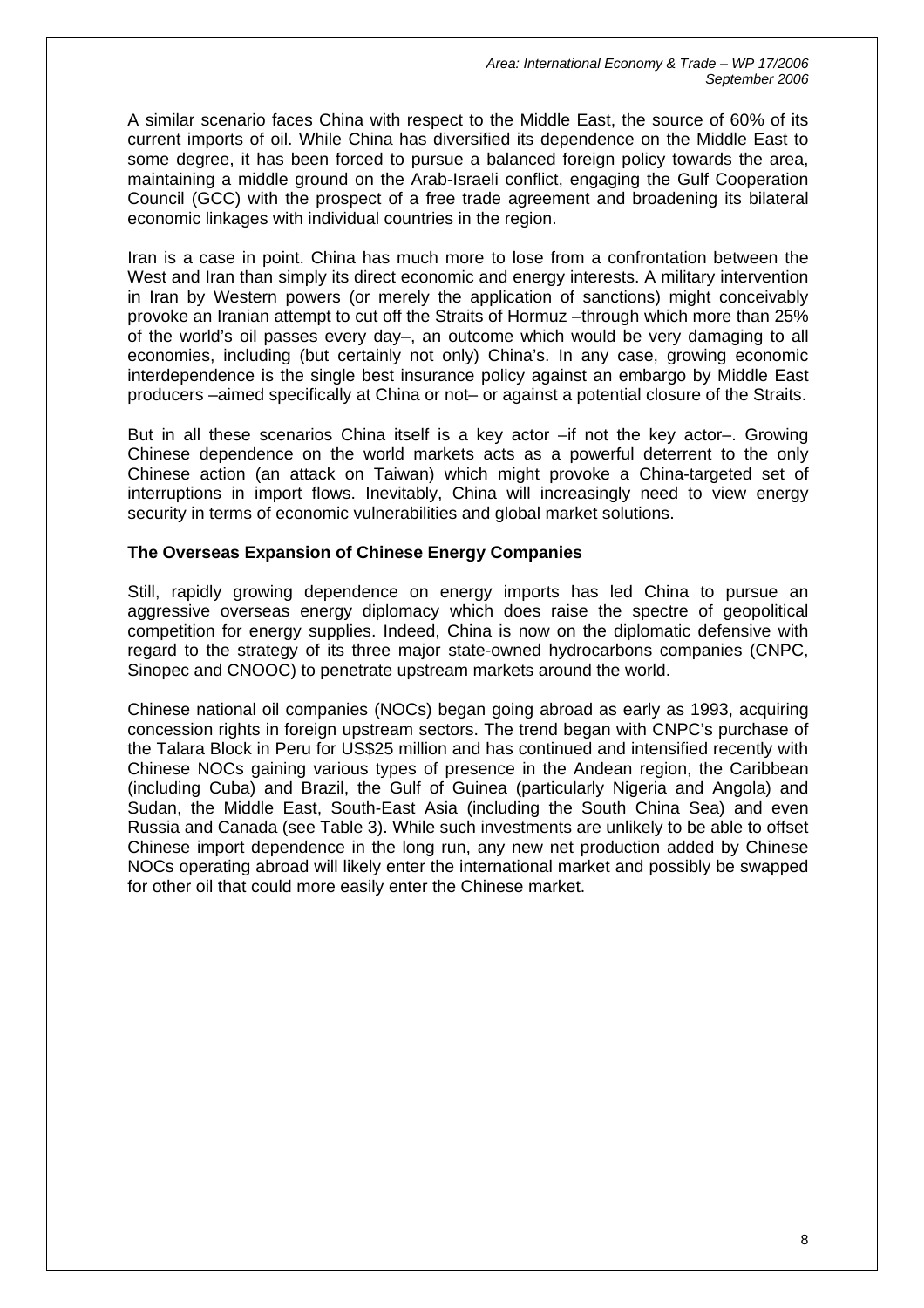| Company      | <b>Target</b>                      | Value (US\$ mn) | <b>Country</b> | Date | <b>Comment</b>                                                                                                                                   |
|--------------|------------------------------------|-----------------|----------------|------|--------------------------------------------------------------------------------------------------------------------------------------------------|
| Sinopec      | Stakes in three<br>offshore blocks |                 | Angola         | 2006 | Sinopec has acquired stakes in<br>three offshore blocks together with<br>the Angolan NOC Sonangol                                                |
| <b>CNPC</b>  | Four oil exploration<br>licences   | 4,000           | Nigeria        | 2006 | China has proposed US\$4bn in<br>investments to secure first refusal<br>rights for CNPC on four oil<br>exploration licences                      |
| <b>ONGC</b>  | <b>BC-10</b>                       | 1,400           | <b>Brazil</b>  | 2006 | ONGC has announced its intention<br>to acquire ExxonMobil's 30% stake<br>in an offshore block in Brazil's<br>Campos basin                        |
| CNPC/ONGC    | Al-Furat Petroleum                 | 586             | Syria          | 2006 | JV acquired Petro-Canada's 17%<br>stake in AFPC                                                                                                  |
| <b>CNOOC</b> | Block 130                          | 2,270           | Nigeria        | 2006 | Acquired a 45% stake in this deep-<br>water block                                                                                                |
| <b>CNPC</b>  | PetroKazakhstan                    | 4,200           | Kazakhstan     | 2005 | Canadian listed E&P company with<br>operations in Kazakhstan                                                                                     |
| <b>ONGC</b>  | Block 128                          | 70              | Vietnam        | 2005 | ONGC awarded a 100% stake in a<br>new offshore exploration block (its<br>fifth concession in the country)                                        |
| CNPC/Sinopec | EnCana                             | 1,420           | Ecuador        | 2006 | CNPC holds 55% of Andes.<br>Sinopec holds 45%                                                                                                    |
| <b>ONGC</b>  | Several blocks                     |                 | Cuba           | 2005 | ONGC acquired a 30% stake in<br>seven oil and gas blocks from<br>Repsol-YPF (the operator)                                                       |
| Sinopec      | Synenco Energy                     | 83              | Canada         | 2005 | A 40% stake in Synenco's planned<br>Northern Lights oil-sands project                                                                            |
| <b>CNOOC</b> | <b>MEG Energy</b>                  | 124             | Canada         | 2005 | CNOOC acquired 17% in this<br>company focused on oil sands                                                                                       |
| PetroChina   | Enbridge                           |                 | Canada         | 2005 | Enbridge signed an MOU with<br>PetroChina to supply 200,000 bd<br>from the Gateway pipeline project<br>(an export route for oil-sands<br>output) |
| Sinopec      | <b>First International</b><br>Oil  | 150             | Kazakhstan     | 2004 |                                                                                                                                                  |
| <b>CNPC</b>  | <b>Sheer Energy</b>                |                 | Iran           | 2004 |                                                                                                                                                  |
| <b>CNPC</b>  | <b>Pluspetrol Norte</b>            | 200             | Peru           | 2004 | CNPC bought 45% of Pluspetrol<br>Norte                                                                                                           |

**Table 3. Recent Overseas Upstream Acquisitions by Chinese and Indian NOCs** 

Note: ONGC is India's principal NOC.

Source:Booz Allen Hamilton, published by John McCreery and Adrian Del Maestro, 'Unocal: a bump in the Road', *Petroleum Economist*, April 2006, and other sources.

China's quest for hydrocarbons supplies overseas has also led it to directly pursue closer diplomatic links with a number of oil and gas producing countries considered to be pariahs by the US (and often by Europe as well), including Iran, Sudan, Uzbekistan and Venezuela –to say nothing of the strategic energy accords signed by China with Russia, Saudi Arabia and India–. This new diplomatic trend raises questions in the West about the strategic intent of Chinese policy: Should this be interpreted as geopolitical competition or simply the result an uncoordinated Chinese energy policy that often appears to clash with US and European interests or preferences?

It is not yet clear whether the Chinese government is directing its state-owned energy companies or whether these same energy companies simply seek to secure diplomatic backing from the Chinese state. China has long lacked a central government agency to oversee and regulate its energy industry, and this lack has only recently begun to be addressed. Chinese energy companies also have a short history of managing the economic and political risks inherent in entering foreign markets. In many cases, particularly in Africa and Latin America, Chinese firms have been able to secure exploration and development concessions, or to buy participations in existing oil and gas operations, simply because they are willing to endure a much higher degree of economic risk and political uncertainty than their private sector counterparts from the West.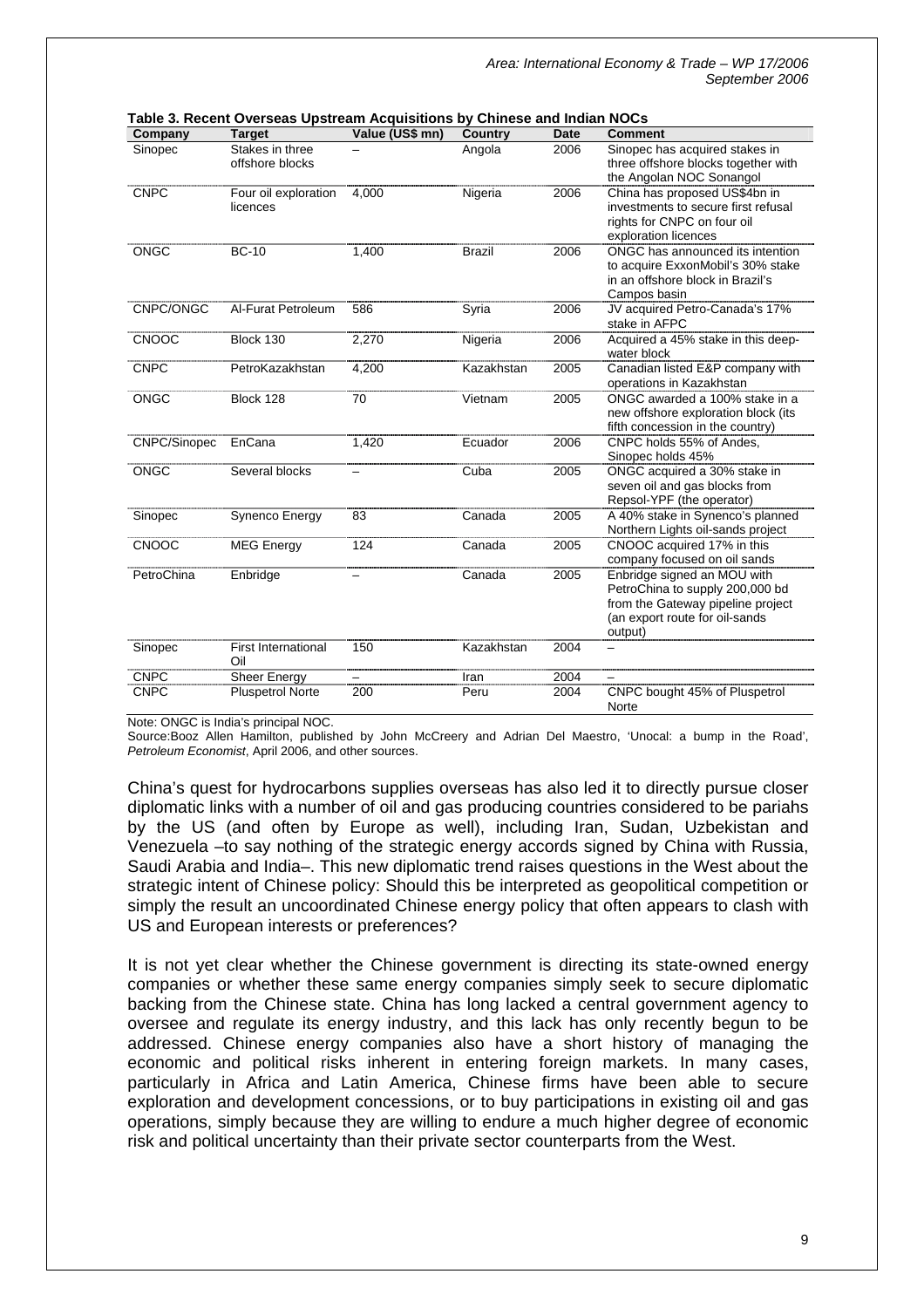In any event, two things are clear. On the one hand, thus far Chinese energy firms have only had a minimal impact on world energy output and on direct access to imports, acting as they do, more often than not, as substitutes for Western firms that are more sensitive to their shareholders' wariness about operating in highly unstable or dangerous areas of the world. On the other hand, to the extent that Chinese energy companies are capable over the years of adding significantly to world output, this potential outcome should be welcomed by everyone as it would add greater quantities of petroleum to a fungible world market –even if much of the newly produced oil goes back to China–. After all China, like every other economy in the world, will have to get its energy from somewhere; if it diversifies its imports to Africa, for instance, this same development –far from locking up petroleum resources for China– will actually free up other oil supplies to the world market moving westward.

Still, the international environment has not been hospitable for China's NOCs. In 2003 both CNOOC and Sinopec were denied participation in the development of a Caspian oil field when existing partners decided to increase their own participation rather than allow entry to the Chinese. At the same time, China has blocked western private companies from entering its domestic onshore market (although it has been more flexible with access to its offshore zones, where China is still more dependent on foreign technology and expertise). The US has replicated with a similar policy, stopping the much higher profile attempt by CNOOC to purchase UNOCAL. Such a nationalist, competitive dynamic has continued in recent years –to the detriment of the preferred dynamic of cooperation that the international energy scenario and globalisation naturally call for– and has created even more mutual misunderstanding and distrust.

#### *The Middle East*

Since the 1980s, China's diplomacy in the Middle East, the source of 60% of its current oil imports, has been problematic for the West, particularly considering the accusation that China sells military hardware in order to secure access to oil supplies, potentially undermining anti-proliferation efforts. Over last decade, China has developed strong relationships with Libya, Saudi Arabia, Syria and Iran. Nevertheless, China's behaviour has moderated as it has begun to see its interest in the stability of oil flows from the Middle East to be basically the same as that of the US and the rest of the world economy. Still, China has become more active in region with energy security serving as the apparent primary objective.

China's energy diplomacy with Iran has been particularly controversial. In 2004 Sinopec – which handles 80% of Chinese oil imports– bid for development rights for 16 Iranian oil fields despite US efforts to stop it. Later in the year, Sinopec eventually signed a US\$70 billion deal with the Iranians to develop the Yadavaran oil field, which the US Department of Energy estimates could eventually produce 300,000 barrels a day. This affair provoked a cooling of Sino-US relations, and perhaps even played a role in shaping the new US policy towards India which explicitly bids to create a regional superpower out of India to counterbalance Chinese influence in Asia and even involves cooperation with India on nuclear technology. Such a US response of course strengthens hard-liners in China who may view geopolitics and diplomacy as the only viable means for achieving energy security.

## *Africa*

President Hu Jintao's first trip to Africa in early 2004 –the year in which Chinese oil demand shot up dramatically– was clearly a sign that China considered the continent to have a vital role in supplying energy to China. Premier Wen Jiabao's recent trip in June 2006 followed closely on the heels of Foreign Minister Li Zhaoxing's African tour in January and President Hu Jintao's most recent visit to Morocco, Nigeria and Kenya in April. Between them, these three Chinese leaders visited 15 African countries in six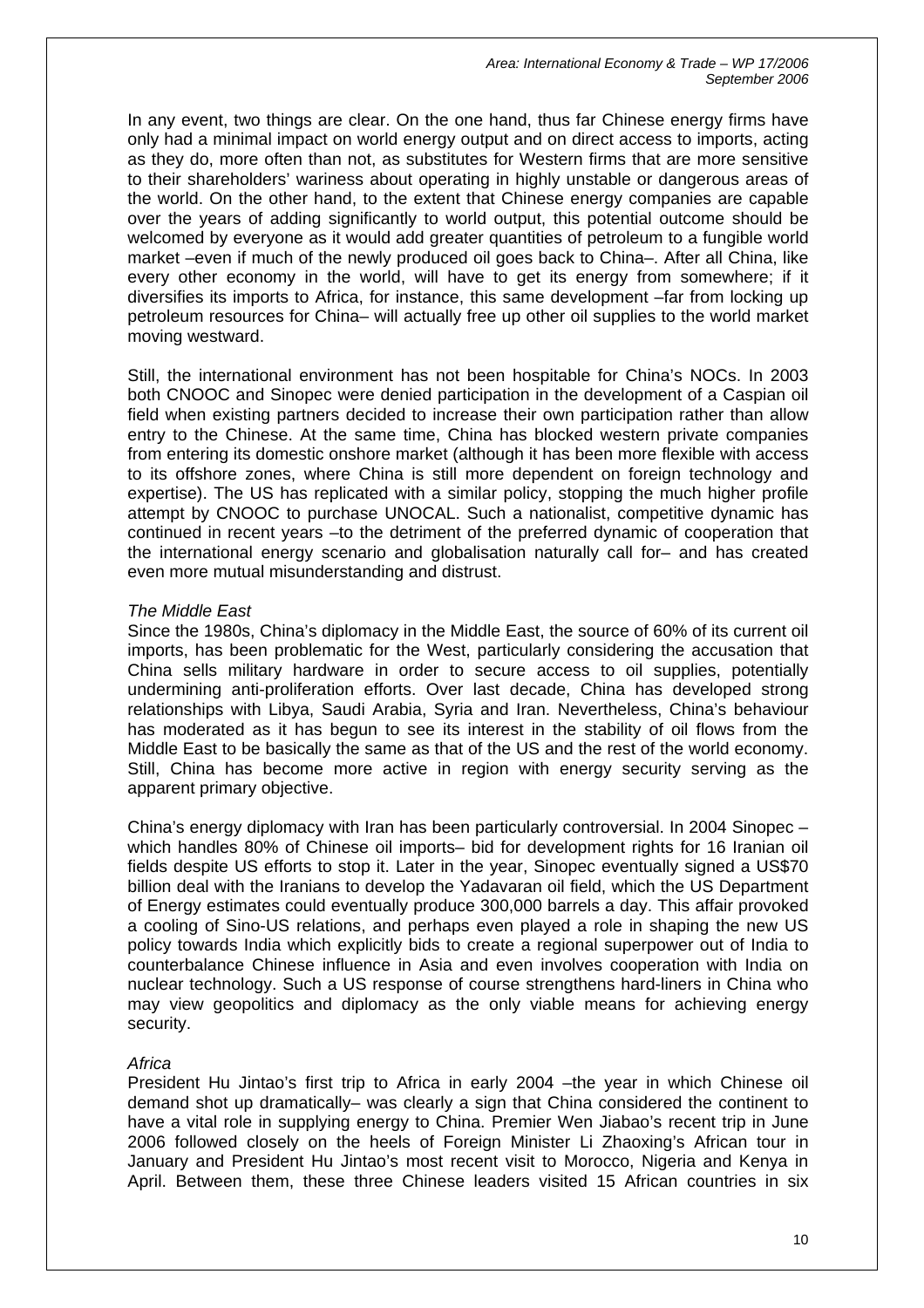months, underlying the intensity of China's current diplomatic efforts to secure access to African resources, particularly its energy. Not only has China recently overtaken the UK as Africa's third most important trading partner (after the US and France), but now Africa supplies nearly a third of China's oil imports, with Angola now second only to Saudi Arabia as the single most significant foreign source for Chinese crude.

China's energy relationship with the Sudan, where CNPC has significant stakes in currently producing oil fields, has been as controversial as its links with Iran. China's presence there is widely considered to have contributed to undermining any quick international resolution of the human rights crisis in Darfur. A growing number of Africa and China experts, both in the West and in China itself, are also increasingly wary of the risk to CNPC of local attacks similar to those which have recently plagued oil production in the Delta region of Nigeria, particularly if oil benefits are not perceived to trickle down into the local economy.

#### *Latin America*

Even in Latin America, the traditional geopolitical 'backyard' of the US, China is courting the region's energy-producing countries, particularly in the troubled Andean region – including Venezuela, Bolivia, Ecuador and Peru– but also Brazil and potentially, one day soon, Argentina. The simple idea that Chinese NOCs –possibly alongside, or in tandem with, Russian NOCs– might be able to replace private international energy firms in the development of energy resources in the Andean countries has been an indirect stimulus to the renewed nationalisation trend evident today in Venezuela and Bolivia (and to some extent Ecuador) which has private international energy firms rethinking the logic of their activities, and even their presence, in these countries.

#### *Eurasia*

In the Eurasia region there are some encouraging signs of potential Chinese cooperation on energy issues with its neighbours. A series of co-development agreements has recently opened up the possibility of unlocking the potential energy resources of the South China Sea, an offshore zone which for years has been plagued by territorial disputes between China and its neighbours. Furthermore, the two major energy consuming nations of developing Asia, China and India, signed their own agreement of strategic cooperation in the energy field in 2005, with the objective of avoiding the negative affects of unnecessary competition between their respective NOCs in third-country producer markets.

Nevertheless, a string of controversial incidents during 2005 and 2006 over survey work in the Chunxiao gas field, between Okinawa and China, and in other potential oil and gas fields in the East China Sea, underline the geopolitical sensitivities associated with increasing supply from this area.

In the end, Eurasia as a whole (with the obvious exception of the Middle East) and the Pacific region still supply very little of China's energy needs. Despite the future prospects of growing liquefied natural gas (LNG) imports from Malaysia and Australia, and partly as a result of consumer competition from the US and Japan, energy supplies from Asia-Pacific countries still amount to less than 18% of China's total imports.

Kazakhstan is the only Central Asia country which supplies energy to China at present, and in very limited quantities. The Kazakhstan-China pipeline currently under construction could augment this flow, and possibly affect both countries' energy dependence on Russia, but it is difficult to envision how Caspian energy could do anything more than help to improve the energy mix in north-western China. To transport gas from the Caspian all the way to Shanghai could not effectively compete with alternative imports of LNG to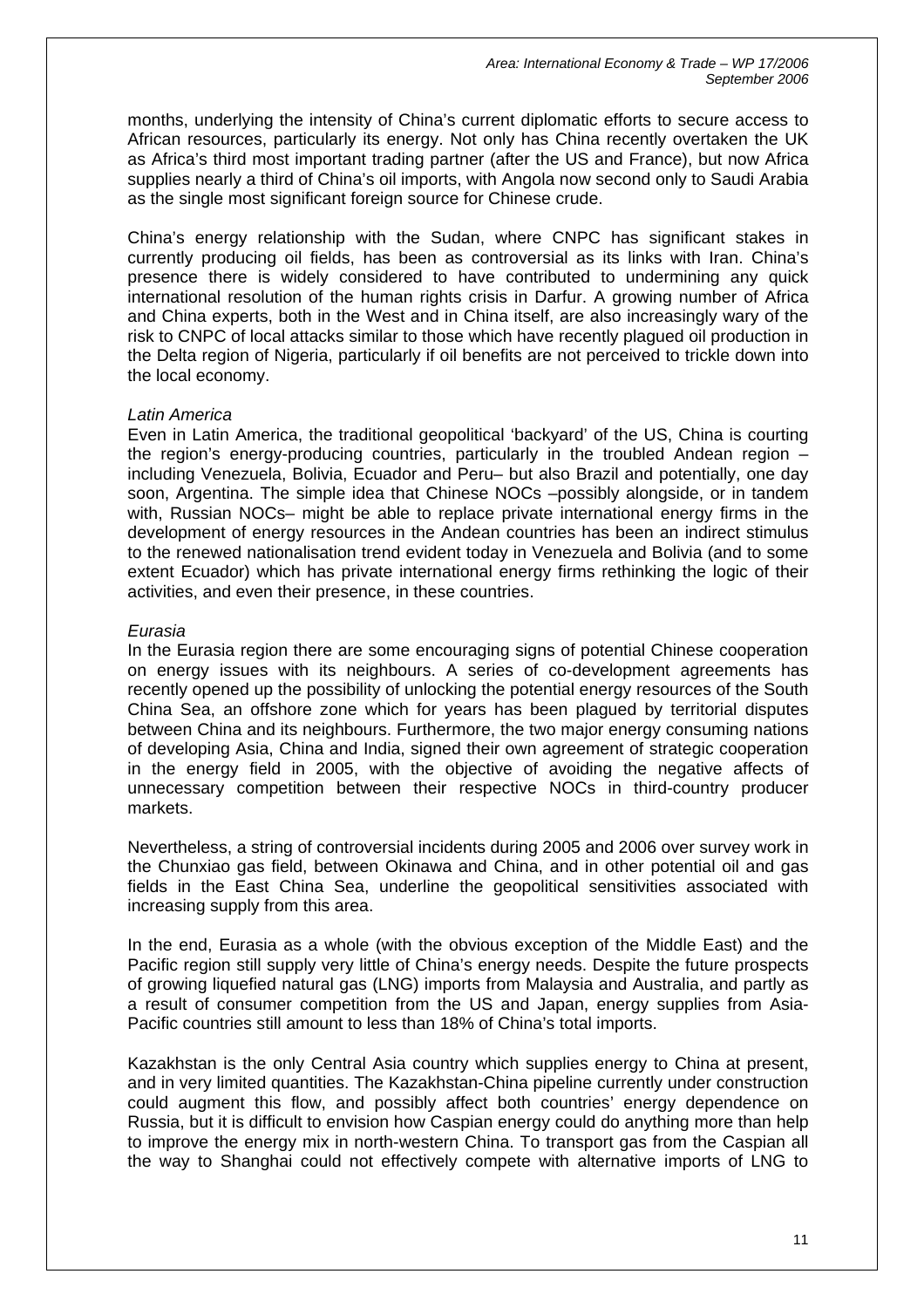China's east coast. Currently, Russian and Central Asian energy constitutes only about 6% of China's total energy supplies.

Given the tight world energy balance projected for 2030, and in light of current debates over energy nationalisms embracing most of the major producer and consumer nations, there seems to be a clear need for cooperation between China and the international community in the energy field. China's at least indirect support for pariah states like the Sudan and Iran, only fuels the sense of impending geopolitical competition over energy resources between China and the West.

The great irony in all this is that, for better or for worse, a fungible commodity like oil cannot be locked up by one state or another. One country's growing consumption competes with any other country's growing consumption in the world oil market and the ultimate arbiter is price. But aggressive strategies to produce more oil abroad do not compete directly with each other: in the worst-case scenario, Chinese NOC activities act as substitutes for the retreating activities of more wary western firms in the more unstable areas where Chinese firms have penetrated; in the best-case scenario, they complement each other, adding to total world output. Observing this scenario with a cold eye, one sees that there is really no rational place for geopolitical competition in the realm of oil. While there might be in the realm of pipeline-transported natural gas, in the long run the prospect of an international market in LNG also turns the logic of resource competition on its head.

The truth is that the entire economic logic of globalisation would have to be suspended  $$ or break down– for energy resource competition to become a rational path to pursue. China, perhaps more than any other country is well aware that its future (regardless of its ideological stripe) is intimately wed to an open, fluid, integrated global economy. Energy is the bedrock of that global economy; if world energy resources are chopped up and taken off the market by competing nationalisms, not only would the result be far more inefficient for everyone, but the open integrated global economy itself would be under threat, and we would be closer to the pre-World War I dynamic than ever before.

#### **Conclusion**

The last two years have seen Asia in general and China in particular surging onto the international energy scene. This can be seen with respect to rising Asian demand for oil and gas and the subsequent increase in pressure on world prices. It can also be observed in the growing presence of Chinese and Indian national oil companies in the upstream markets of producer countries around the world, but particularly in Central Asia, the Middle East, Africa and Latin America. Finally, Asian countries –with China, India and Japan at the forefront of this trend– have become increasingly active in international energy geopolitics, competing among themselves and with major consuming countries in the West for influence over energy producing countries and access to their resources.

Nevertheless, a number of cooperative initiatives have developed among Asian countries which receive little attention and work to offset intra-Asian competitive tendencies. For example, the 2004 Qingdao Initiative, under the auspices of the Asian Cooperation Dialogue, attempts to bring 25 Asian member states together for the purpose of supporting energy infrastructure that serves the interests of all of Asia. The recent strategic accord between China and India to avoid unnecessary competition in the international upstream sector is also illustrative that China's energy policy does have certain integrative characteristics. Indeed, while energy resources are bound to foster geopolitical competition, such rivalry is at least as likely to develop between Asia and the West as between China and Japan, on the one hand, or between China and India, on the other.